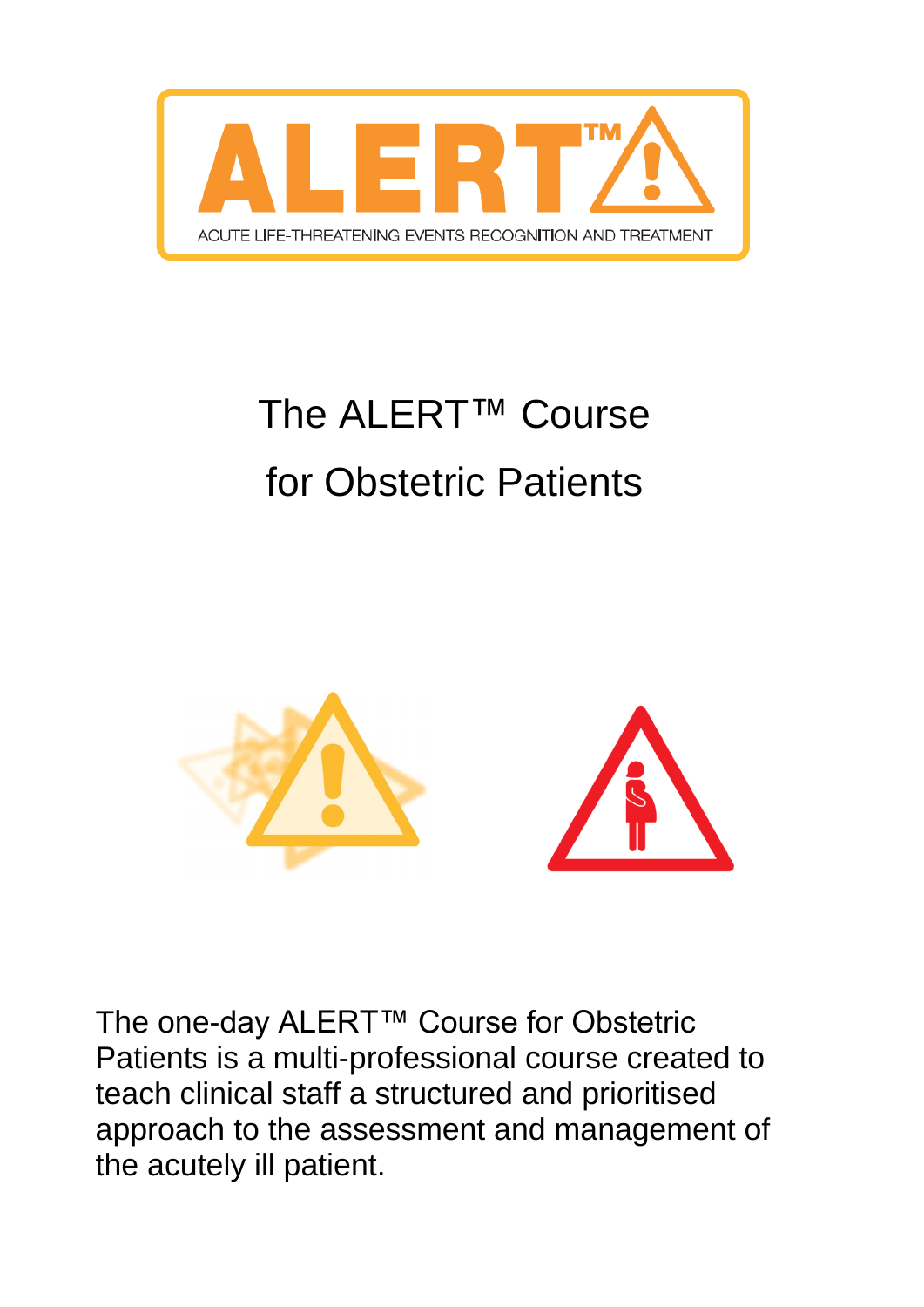The original ALERT™ Course for Adult patients was developed in 1999 by Professor Gary Smith, and colleagues at Portsmouth Hospitals NHS Trust. In the last few years, there has been call to build on this and introduce a course with the same basic principles into obstetric practice. The aims are simple; to identify organ failure at an early stage, to initiate simple treatments and to improve the communication skills of those involved to facilitate the escalation of care. Whilst the principles were founded in adult practice many of these are still relevant to the obstetric patient.

There is a body of evidence showing that recognition of the deteriorating patient by clinical staff is often delayed and/or not escalated to the appropriate person.

In the UK, national bodies have responded by recommending:

Staff caring for patients in acute hospital settings should have competencies in monitoring, measurement, interpretation and prompt response to the acutely ill patient appropriate to the level of care they are providing. Education and training should be provided to ensure staff have these competencies, and they should be assessed to ensure they can demonstrate them.

NICE clinical guideline 50 – Acutely ill patients in hospital (July 2007) [www.nice.org.uk](http://www.nice.org.uk/)

There is a strong body of evidence showing that delays in recognising deterioration or inappropriate management can result in late treatment, avoidable admissions to intensive care and in some cases, unnecessary deaths. Studies show that Hospital staff may not understand the disturbances in physiology affecting the sick patient; frequently ignore signs of clinical deterioration…

Competencies for Recognising and Responding to Acutely Ill Patients in Hospital, UK Department of Health Guidelines March 2009 [www.dh.gov.uk](http://www.dh.gov.uk/)

People who use services can be confident that:

Staff will quickly recognise when a person who uses services becomes seriously ill, physically and/or mentally, and requires treatment, and immediately respond to meet their needs.

Outcome 4C Care Quality Commission's Essential standards of quality and safety (March 2010) [www.cqc.org.uk](http://www.cqc.org.uk/)

Care before the cardiac arrest.

Where patients continue to deteriorate after non consultant review there should be escalation of patient care to a more senior doctor. If this is not done, the reasons for non-escalation must be documented clearly in the case notes.

NCEPOD. Cardiac Arrest Procedures – Time to Intervene report. June 2012. [www.ncepod.org.uk/cap](http://www.ncepod.org.uk/cap)

The recent MBBRACE-UK Saving Lives, Improving Mothers' Care Report in Dec 2014 states "The reviews clearly illustrate that timely recognition of risk, the severity of the condition, accurate diagnosis, involvement of the correct senior staff from multiple disciplines, escalation and prompt treatment and action can make the difference between life and death." [www.npeu.ox.ac.uk/mbrrace-uk](http://www.npeu.ox.ac.uk/mbrrace-uk)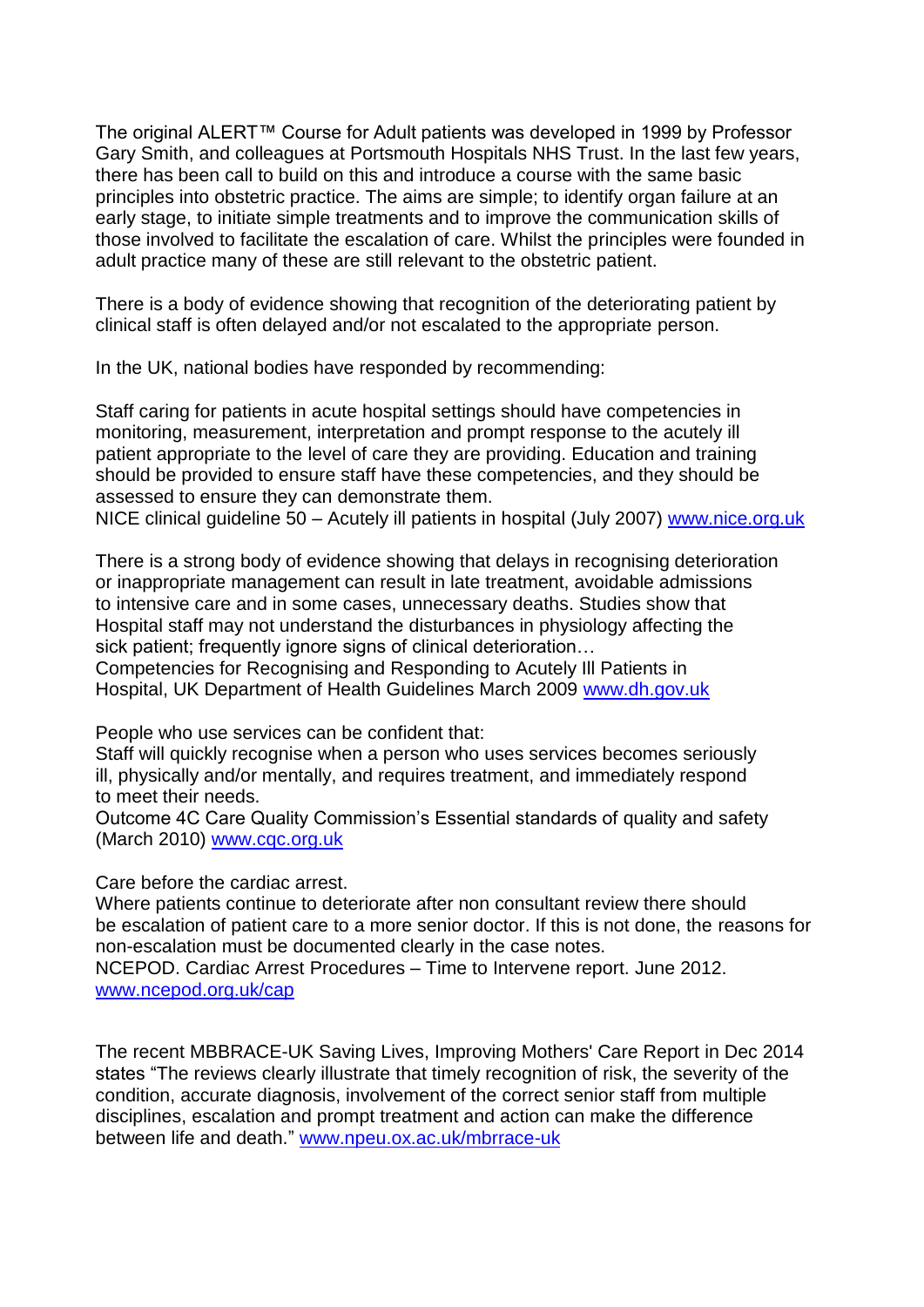### **The ALERT™ Obstetric Course objectives are:**

- To teach healthcare professionals a structured and systematic approach to the assessment and management of patients;
- By using a structured and systematic approach deteriorating patients will be identified earlier and care will be escalated to others when appropriate. This approach can reduce avoidable in-hospital deaths and cardiac arrests;
- To teach healthcare professionals that involving expert senior help early, such as Critical Care, will enable appropriate and timely intensive care unit admissions;
- To introduce tools to healthcare professionals which will improve team working and communication.

## **The ALERT™ Obstetric Course incorporates**:

- A comprehensive reference manual which the candidates receive pre-course.
- Interactive presentations which are adapted to meet local policies and procedures.
- Practical demonstrations.
- Role-play of clinical patient based scenarios during which the candidates are encouraged to reflect on their actions and to consider 'What would I do next?'

### **The ALERT™ Obstetric Course has:**

- A blended, flexible, learning approach.
- A proven track record of delivery of more than 15 years in adult patients.
- A multi-professional candidate applicability.
- A candidate course certificate that is recognised by deanery's, acute trusts and professional bodies in the UK and abroad.
- A straightforward programme to organise and deliver with minimal equipment required.

#### **It is expected that the introduction of the ALERT™ Obstetric Course will result in specific improvements in quality indicators including:**

- Improvement in the general care of the obstetric patient, from the first trimester to post delivery
- Earlier referrals to the intensive care unit
- Learning from previous national ; lower mortality and morbidity of the obstetric patient
- Improved multi-professional teamwork
- Improved communication, and
- Fewer complaints from patients and their relatives

### **Requirements to deliver the course**

- Signing of an EULA and purchase of an annual license fee to deliver the ALERT™ suite of courses
- Purchase of the relevant course manuals from Portsmouth Hospitals NHS Trust for each candidate.
- Adherence to the course regulations which can be found on [www.alert](http://www.alert-course.com/)[course.com.](http://www.alert-course.com/)
- Courses would be delivered locally by appropriately trained staff from your organisation.